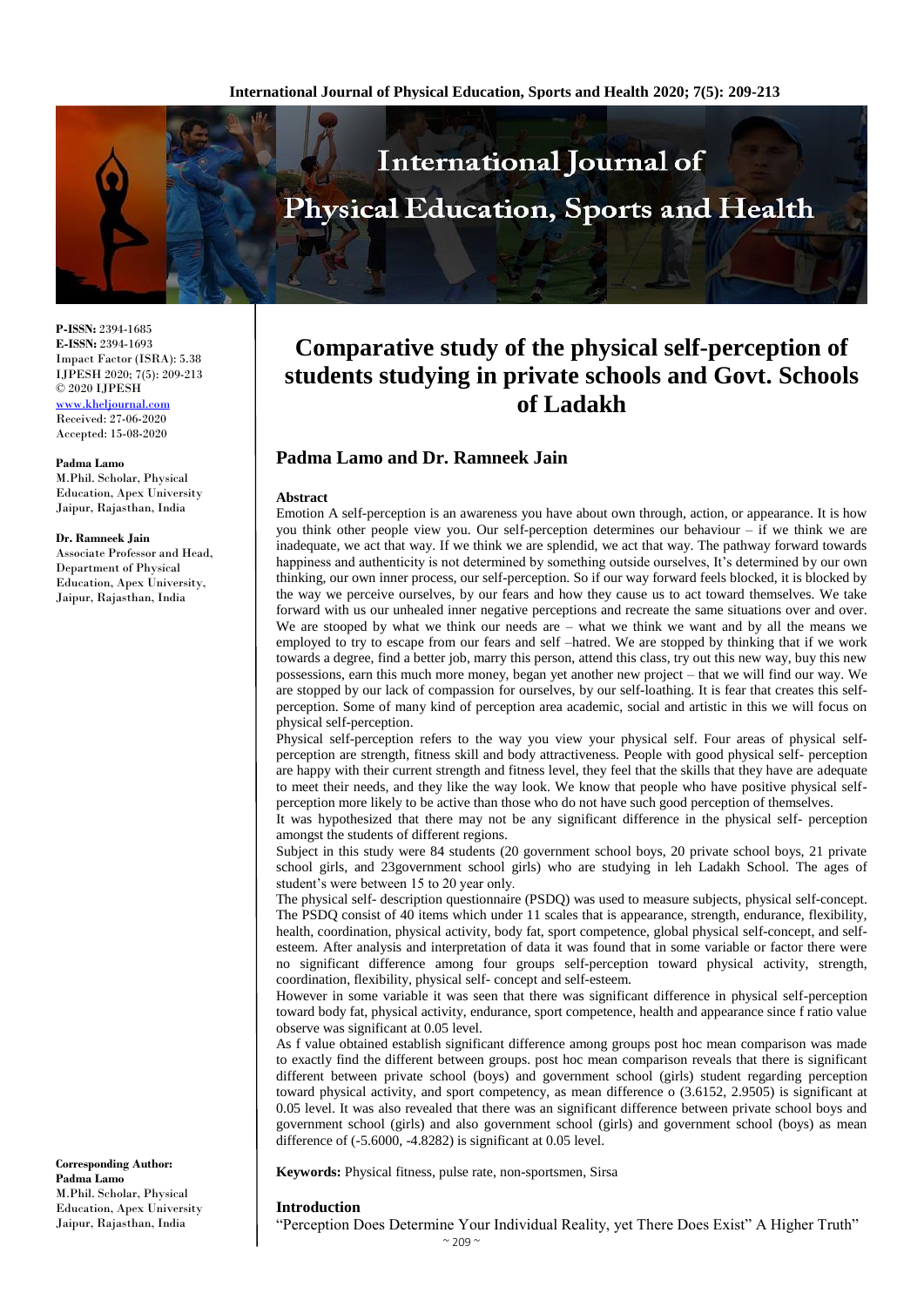That Will Transform EVERY Aspect of Your Life…Discover and Awaken To Actuality'

Al1he knowledge which we get through our sense organs, our sense organs provide us with sensation. Sensation is the most elementary process which is essential for cognition. Sense organs are described as windows of the soul or the gate way of knowledge. Sensation comes to consciousness by the way of a special sense organ. Sensation is a reaction arouse in us by stimulus. A sensation is an act of the sense organ which when stimulated sense nerve currents to the sensory centre of the brain and the first response of the brain is a sensation".

Sensation is the simplest mental process. It can't be reduced to any simpler ingredients. The most elementary mental process sensation can't be properly defined.

Pure sensation is, however, almost impossible. An adult practically can never have a pure sensation. It is on account of this fact that as soon as we get a sensation, we consciously or unconsciously try to attach meaning to it which is best on our past experiences. In the very early day of infancy when the experiences are fragmentary he may be said to have received some sort of elementary sensation.

Scientist has differentiated five types of sensation corresponding to the five sense organs, i.e. seeing (visual), hearing (auditory), smelling (olfactory), touching and tasting. Psychologists regard kinesthetic as of primary type. Touch sensation have been further classified into three separate types those of heart, cold and pressure.

In perception the sensation is attached with meaning. The first response to a stimulus a sensation and the perception is next response of the organism following a sensation. We receive a stimulus. There is a response of the sense organ and sensory nerve. The response first occurs in the form of sensation and then that in perception. Thus Woodworth considers that in perception, the chain of the events of stimulus, response of the sense organ and sensory nerve, first cortical response, which is sensation, second cortical response, which is perception, but it must be remembered that in any reaction of the organism this division is only of theoretical importance. In practice, the sensation and perception are so intermingled that we can't say when sensation stop and perception begins. Whenever we can see an object, we try to recognize it in some way or the other and hence, we will call it as perception rather than sensation.

### **What is Perception?**

The perceptual process allows us to experience the world around us to experience the world around us. Take a movement to think of all things you perceive on a daily basis. At any given moment, you might see familiar objects in your environment, feel the touch of object and people against your skin, smell the aroma of a home cooked meal and hear the sound of music playing in tour next door neighbour's apartment. All of these things help make up our conscious experience and allow us to interact with the people and object around us.

#### **Physical self-concept and gender**

In reference to gender, research indicates that boys and girls usually differ in both global and specific self-concept dimensions (Eklund, Whitehead, and Welk, 1997). In general, investigators have noted less favorable physical selfperceptions for females in comparison to males. These less favorable self-perceptions for girls have been found with regard to specific physical self-concept dimensions, including perceived sport competence, physical condition and strength,

physical attractiveness and overall physical self-appraisals. It is important to remember that the social culture context exerts a clear effect on physical self-concept characteristics. Roberts (1995 and Ruiz (1995) have noted that motor competence diminishes with age in girls which have correspondent effects on perceive competence. A lack of perceived competence can affect level of involvement in physical activity. Gender stereotypes about various physical activities in sport can also influence the sport and physical activity of girls. The study by Solmon, Lee, Belcher, Harrison, and Wells (2003) indicated that when girls 18 perceived an activity to be more appropriate for males than for females, they typically demonstrate lower perceived competence in that activity. In this same way, Ruiz, Grauoera, Rico, and Mata (2004) speak of clashing self-concepts. Boys may be more motivated to participate in competitive activities and girls in cooperative activities as a consequence of differences in preferred styles of social interaction. The study by indicated that Turkish girls score lower on self-ratings of physical attractiveness than do Turkish boys and the same patterns hold for American girls whereas Estonian girls score more highly than their Turkish and American counterpart. Education provides an important socialization experience for youngsters. Physical education contributes to the development of the physical self-concept of youngsters and to attitudes towards the practice of physical activity that can extend through the lifetime. This physical activity involvement allows for the participation of the individual in a social environment without renouncing their unique personal identity that uniquely identifies the individual as a member of society. Children between the age of 10 and 11 years undergo physical changes that affect the physical development of both males and females as well as the process of personal and social identity construction. As mentioned, the inclusion of males and females of this age in coeducational physical education classes serves to make physical development salient to individuals and can contribute to an uncomfortable situation for many students at this phase of adolescence. In this regard, the process of physical selfconcept formation can certainly be influenced by physical growth and development during adolescence. Nonetheless, as has noted, it is difficult to directly understand to how selfesteem is affected by the child's developmental status. Certain studies with pre-adolescent youth attribute the lack of strong correlations between the different domains of physical selfconcept during adolescence to the fact that the components of physical self-concept are still becoming differentiated throughout the adolescence phase.

The PSPP (physical Self-perception profile) is the most consistent instruments insofar as the multidimensional measurement of physical self-concept is concerned (Byrne, 1996), which provide theoretical and empirical research guaranteeing its production. The PSPP is mainly base on the work by Harter (1985, 1986) and Shavelson, Hubner and Stanton (1976). Coherent with the above-mentioned hierarchical model, Fox (1990) argued that self-perceptions can very from one level to another, for example, from the superordinate (global self-esteem), domain (physical), subdomain (sport competence), facet (soccer ability), sub facet (shooting ability) and state (Ican score this penalty), Fox (1990) began by determining the most important components in physical self-concept by prior reviews and he collected replies from university students on the most important components of the physical self. This form of content validity is a strong feature of the PSPP. Based on these preliminary studies and on successive exploratory factor analyses, Fox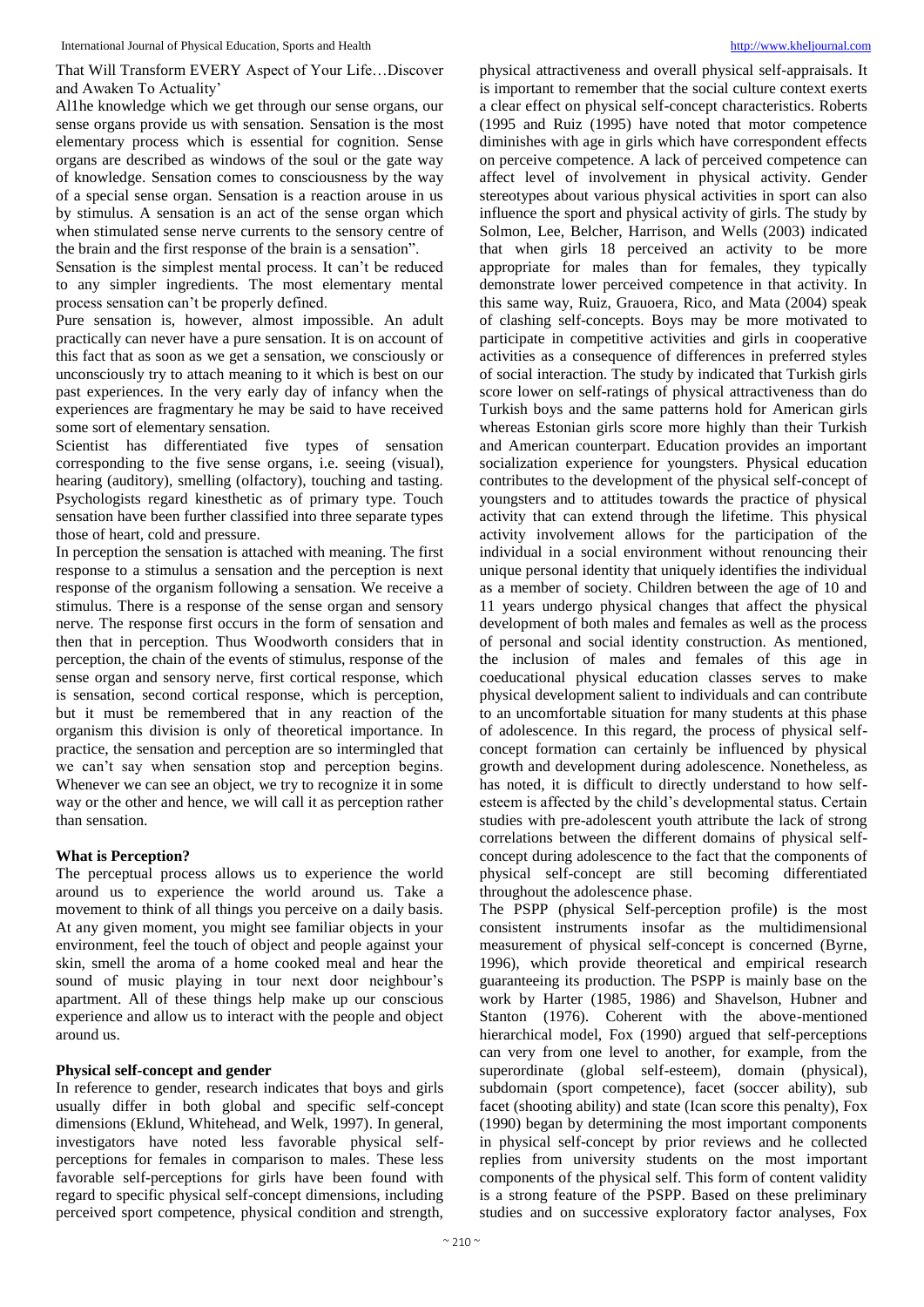initially proposed five scales, sport competence (athletic ability, ability to learn sports, sport confidence), perception of physical condition and fitness (physical condition, resistance, physical state, capacity to keep active, security in physical scenarios), perception of an attractive body (physical attraction, ability to maintain an attractive body, confidence in personal appearance ),and perception of physical strength, muscular development, confidence in situations that require strength), and a superior physical self-worth (general feeling of pride, satisfaction, happiness and confidence in the physical self).Within each scale, the items were explained in detail in order to reflect the product (good at sport), the process (learns sports skills slowly) and the perception of confidence (confidence of the sport),which implicitly represents a taxonomic multifaceted model.

#### **Objectives of the study**

Following objectives have been laid down

- 1. To study the physical self-perception of the students of leh ladakh.
- 2. To study the physical self-perception of the students in relation with their different factors.
- 3. To study the degree of physical self-perception of ladakhi students.
- 4. To compare the physical self-perception of students studying at private school and government school.

#### **Methodology**

#### **Selection of sample**

Objective of this investigation was to study the physical selfperception of the student studying in private school and government school of leh Ladakh.

Researcher selected 2 leading school for this study. These 2 schools were selected on the basis of intake capacity, academic performance and overall position of the school.

As stated earlier 20 girls – 20 boy's students from two different schools were selected by random sampling method, irrespective of their courses.

#### **Research tools**

To study the physical self-perception of the students a standard questionnaire prepared by Herb Marsh, self-Research centre (Bankstown Campus), university of western Sydney, Australia was be used for collection of data.

A short questionnaire was also prepared by the researcher to collect the personal information of the subject.

#### **Analysis and finding of the study**

This chapter includes details of the statistical analysis and finding of the study with discussion of results thereof in achieving the objectives of the work undertaken.

The purpose of this investigation was to study the physical self-perception among the students studying in the private school and government school of Leh Ladakh. The entire subject gave proper response to the question of inventory. There was no fixed time limit to compete the inventory for subject.

Statistical analysis of data collected on 80 subjects belongs to private school and government school has been presented here. Statistical software SPSS 19 version was used to analysis the data, experts help was taken to analysis and to operate the software and analysis the data. In reference to the objectives stated for the study the analysis of the data took place in following phases.

**Table 1:** Descriptive statistics of government school (girls) (mean and standard deviation is presented in table)

|                                 | Mean    | <b>Std.</b> deviation |
|---------------------------------|---------|-----------------------|
| Physical activity               | 16.4348 | 4.52092               |
| Appearance                      | 12.0435 | 3.90196               |
| Body fat                        | 13.2609 | 3.95678               |
| Coordination                    | 22.6957 | 4.39457               |
| Endurance                       | 10.1304 | 3.55866               |
| Self esteem                     | 20.7391 | 4.30874               |
| Flexibility                     | 13.1304 | 2.94347               |
| General physical self - concept | 14.7826 | 2.29538               |
| Health                          | 19.5217 | 4.19816               |
| Sports competency               | 13.0435 | 3.26800               |
| Strength                        | 14.0000 | 2.44949               |

Valid N (listwise)

**Table 2:** Descriptive statistics of private school (girls) (mean and standard deviation is presented in table)

|                                 | Mean    | <b>Std.</b> deviation |
|---------------------------------|---------|-----------------------|
| Physical activity               | 18.1429 | 3.60951               |
| Appearance                      | 14.2381 | 3.38976               |
| Body fat                        | 15.0952 | 2.34318               |
| Coordination                    | 24.4286 | 2.85607               |
| Endurance                       | 13.2857 | 3.53755               |
| Self esteem                     | 22.2857 | 4.06378               |
| Flexibility                     | 12.9048 | 3.41913               |
| General physical self - concept | 14.9524 | 3.59828               |
| Health                          | 22.7619 | 4.90820               |
| Sports competency               | 14.8571 | 3.36579               |
| Strength                        | 14.0000 | 3.93700               |
| $U_{\rm eff}$ 1: 1 M $(1:11)$   |         |                       |

Valid N (listwise)

| <b>Table 3:</b> Descriptive statistics of government school (boys) (mean |
|--------------------------------------------------------------------------|
| and standard deviation is presented in table)                            |

|                                 | Mean    | Std. deviation |
|---------------------------------|---------|----------------|
| Physical activity               | 17.0000 | 3.97360        |
| Appearance                      | 14.8000 | 3.41205        |
| Body fat                        | 15.8000 | 2.94868        |
| Coordination                    | 24.5000 | 4.96832        |
| Endurance                       | 12.8000 | 3.95501        |
| Self esteem                     | 21.3000 | 3.62883        |
| Flexibility                     | 15.1000 | 3.61139        |
| General physical self - concept | 16.1500 | 2.20705        |
| Health                          | 24.3500 | 5.10186        |
| Sports competency               | 14.3000 | 3.78501        |
| Strength                        | 15.2000 | 2.80225        |
| Volid N (lietwice)              |         |                |

Valid N (listwise)

| <b>Table 4:</b> Descriptive statistics of private school (boys) (mean and |
|---------------------------------------------------------------------------|
| standard deviation is presented in table)                                 |

|                                 | Mean    | Std. deviation |
|---------------------------------|---------|----------------|
| Physical activity               | 20.0500 | 2.16370        |
| Appearance                      | 14.9500 | 2.74293        |
| Body fat                        | 13.5500 | 2.91051        |
| Coordination                    | 24.3500 | 3.63137        |
| Endurance                       | 11.7000 | 3.64331        |
| Self esteem                     | 20.7500 | 5.57131        |
| Flexibility                     | 13.3500 | 3.43779        |
| General physical self - concept | 15.2000 | 3.15561        |
| Health                          | 18.7500 | 6.13767        |
| Sports competency               | 16.0000 | 2.31699        |
| Strength                        | 15.9500 | 2.08945        |

Valid N (listwise)

To compare each physical self-perception among students of private school and government schools boys and girls, analysis of variance (ANOVA) was employed at 0.05 level.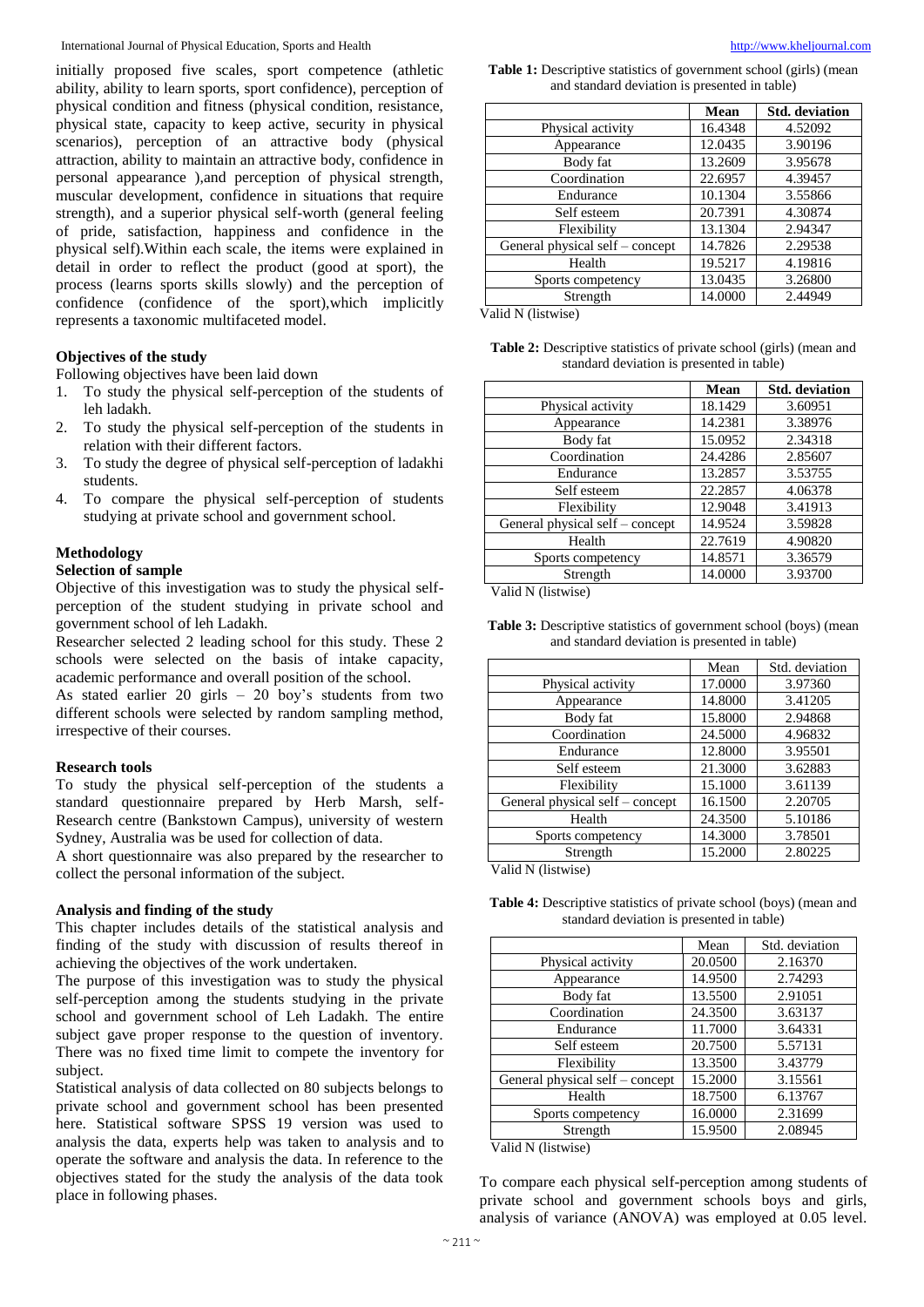Where ever F ratio was found significant post hoc mean comparison was used further to find out level of difference and status on that parameters. Further graphical comparison was also made to depict mean difference for each parameter.

**Table 5:** Table showing the statistical analysis of physical activity item of all the group

| Anova                                                                      |           |    |        |          |      |  |
|----------------------------------------------------------------------------|-----------|----|--------|----------|------|--|
| <b>Dependent Variable: Physical activity</b>                               |           |    |        |          |      |  |
| <b>Mean Square</b><br><b>Source</b><br><b>Type III Sum of Square</b><br>DF |           |    |        |          |      |  |
| RG                                                                         | 159.112   |    | 53.037 | $3.860*$ | .012 |  |
| Error                                                                      | 1099.174  | 80 | 13.740 |          |      |  |
| Total                                                                      | 28044.000 | 84 |        |          |      |  |

Table 5 clearly reveals that there is significant difference in perception toward physical activity among the students of private and government school. Since F value observed was significant at 0.05 levels.

As F value obtained established significant difference among groups, post hoc mean comparison was made to exactly find the different between groups.

|  |  |  |  |  |  |  | Table 6: Table showing the statistical analysis of physical activity by post hoc test |
|--|--|--|--|--|--|--|---------------------------------------------------------------------------------------|
|--|--|--|--|--|--|--|---------------------------------------------------------------------------------------|

|         | Mean of perception toward physical activity | Mean           | Sig        |            |      |
|---------|---------------------------------------------|----------------|------------|------------|------|
| Private | Private                                     | Government     | Government | difference |      |
| school  | school                                      | school (girls) | school     |            |      |
| (girls) | (boys)                                      |                | (boys)     |            |      |
| 18.1429 | 20.0500                                     |                |            | $-1.9071$  | .443 |
| 18.1429 |                                             | 16.4348        |            | 1.7081     | .510 |
| 18.1429 |                                             |                | 17.0000    | 1.1429     | .808 |
|         | 20.0500                                     | 16.4348        |            | $3.6152*$  | .022 |
|         | 20.0500                                     |                | 17.0000    | 3.0500     | .088 |
|         |                                             | 16.4348        | 17.0000    | $-.5652$   | .969 |

\*significant at 0.05 level

Post hoc mean comparison reveals that there is significant difference between private school (boys) and government school girl's students regarding perception toward physical activity, as mean difference of (3.6152) is significant at 0.05 levels. Further it reveals that there is no significant difference in perception toward Private school (girls) and Government school (girls), Private school (girls) and Government school (boys), Private school (girls) and Private school (boys), Private school (boys) and Government school (boys), Government school (girls) and Government school (boys), as mean difference (-1.9071, 1.7081,1.1429,3.0500,0.5652) respectively) were not significant at 0.05 level.

#### **Conclusion**

From above explanation we can conclude that there were no significant difference in physical self- perception between private school (girls) and government school (boys), private school (girls) and private school (boys) and government school (boys) and private school (boys), but difference were found between private school (boys) and government school (girls) and also government school (boys) and government school (girls).

#### **References**

1. AG Niven *et al.* Maturational differences in physical self-

perceptions and the relationship with physical activity in early adolescent girls, Journal of Exercise Science. 2007; 19:4.

- 2. Dumas *et al.* A study of self- perception in hyperactive children, American Journal of Maternal Child Nursing. 1999; 24:1.
- 3. Harter. Journal of Personality Assessment 1995 Harter's Self Perception Profile for adolescents; validity, and evaluation of the question format, 1988; 65:1.
- 4. Konstantionos karteroliotis. Validation of the Physical Self Perception Profile among college students, Journal of Education and Human Development. 2008; 2:1.
- 5. Knapen Jan *et al.* Comparison of Changes in Physical Self Concept, Global self-esteem, depression and anxiety following two different Psychomotor therapy programs in nonpsychotic psychiatric Impatient. Journal Psychotherapist and Psychosomatic. 2005; 74:6.
- 6. Moreno, Cervello. Physical self-perception in Spanish adolescents: effects of gender and insolvent in physical activity, Journal of Human Movement Studies, 48,291- 311:84.
- 7. Age and Gender Effects in Physical Self-Concept for Adolescent Elite Athletes and Nonathletes JSEP, 20:3.
- 8. Sollerhed AC *et al.* Factors associated with young children's self-perceived physical competence and self-